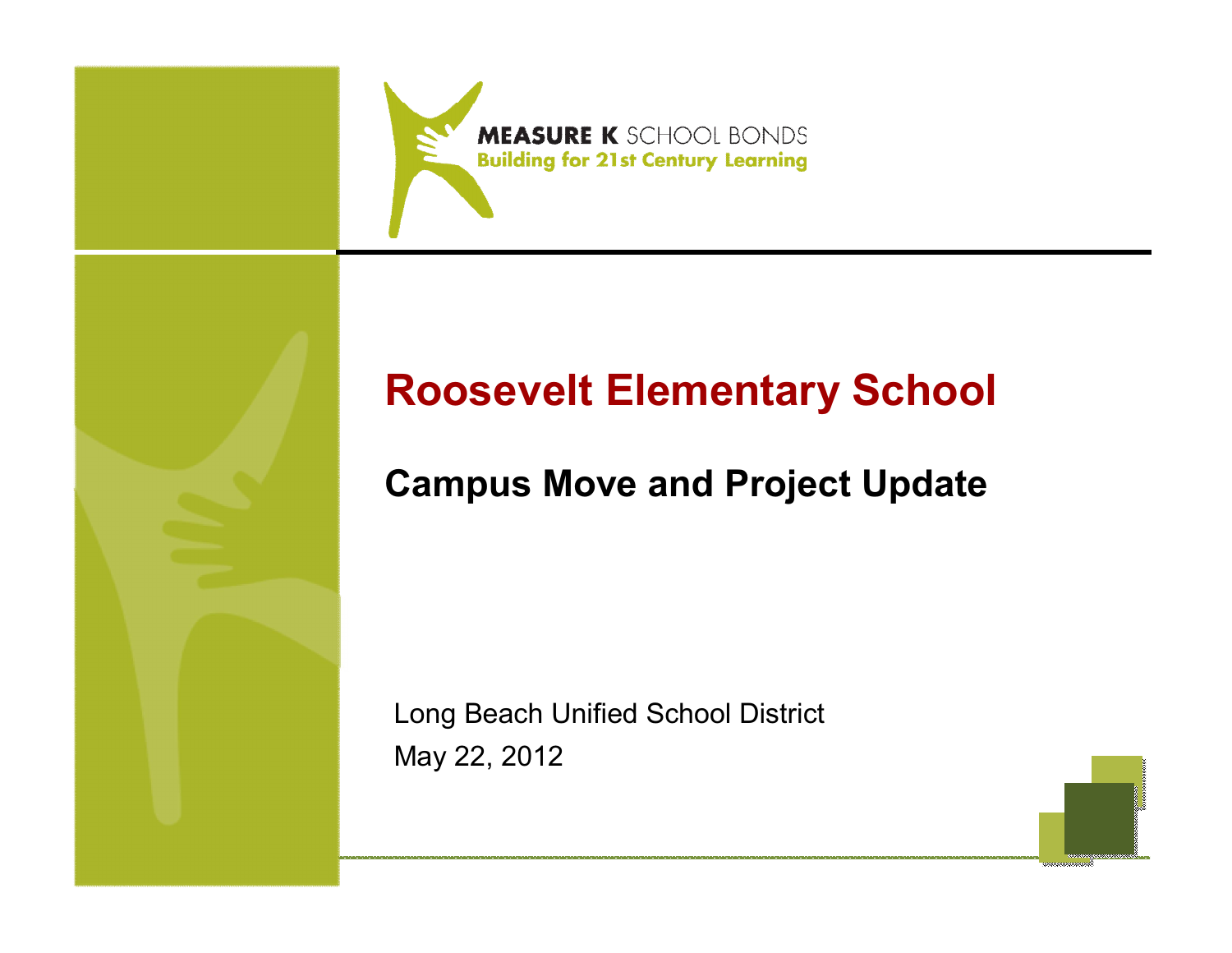

# Facilities Schedule

- •Last day of school: July 25, 2012
- •Moving activities: August 2012
- •Abatement and demolition activities: Fall 2012
- Start of construction activities: Early 2013
- •Opening of new Roosevelt school: Fall 2015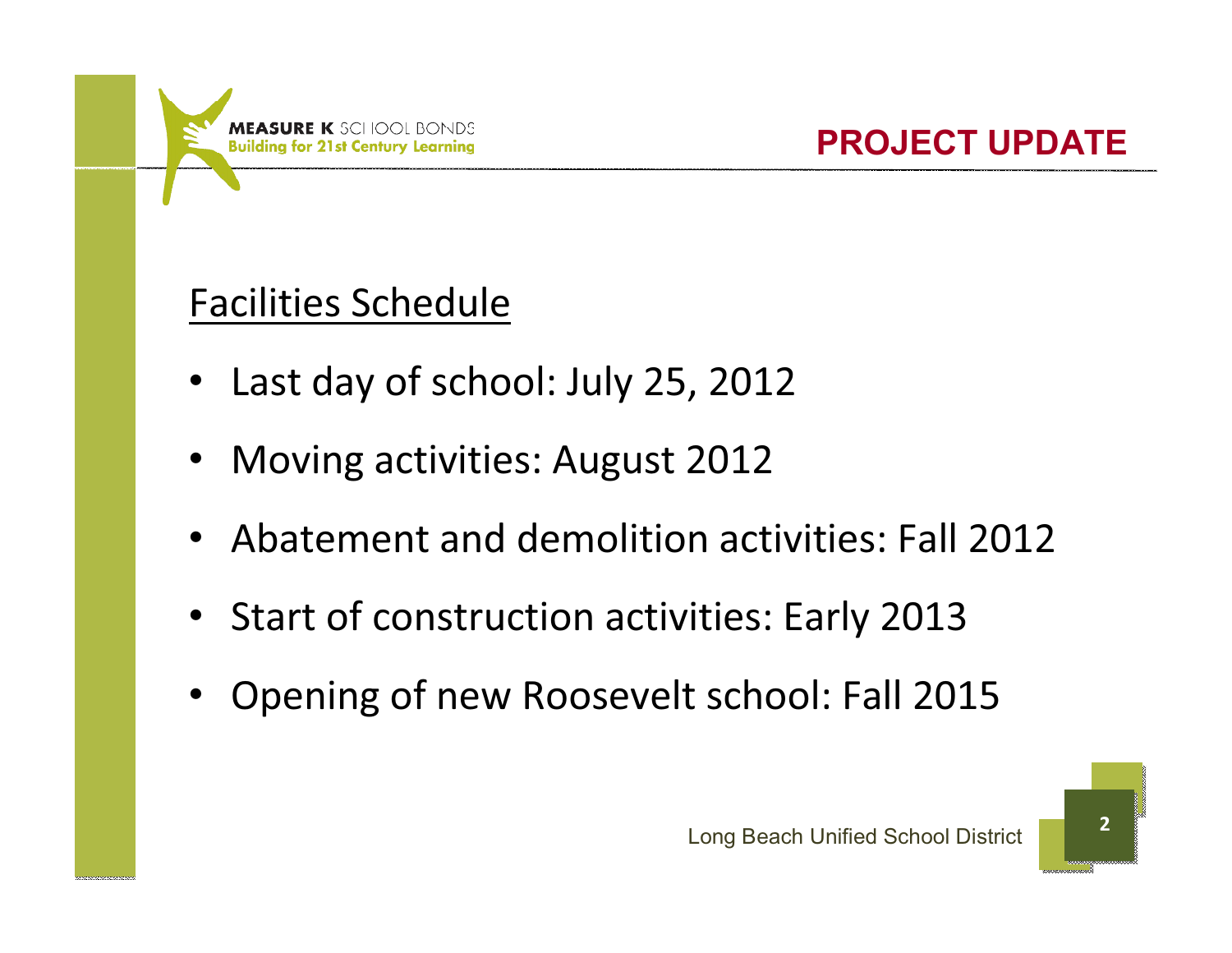



# Roosevelt Campus Move Schedule

- •Last day of school at Roosevelt: July 25
- $\bullet$ Summer vacation: July 26 – September 4
- $\bullet$ First day of school at Butler campus: September 5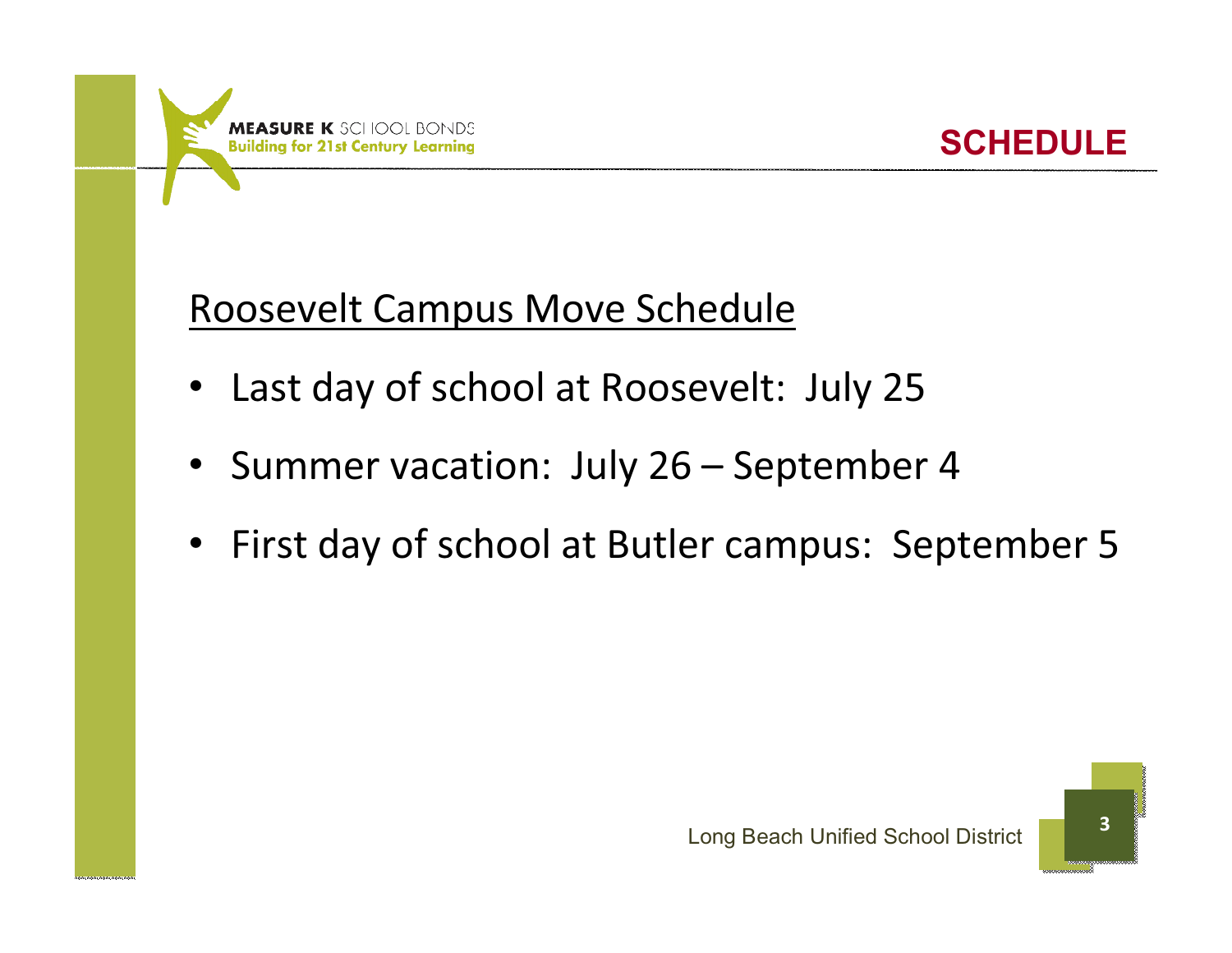#### **INTERIM CAMPUS**

#### Mary Butler School: 1400 E. 20<sup>th</sup> Street, Long Beach, CA 90806



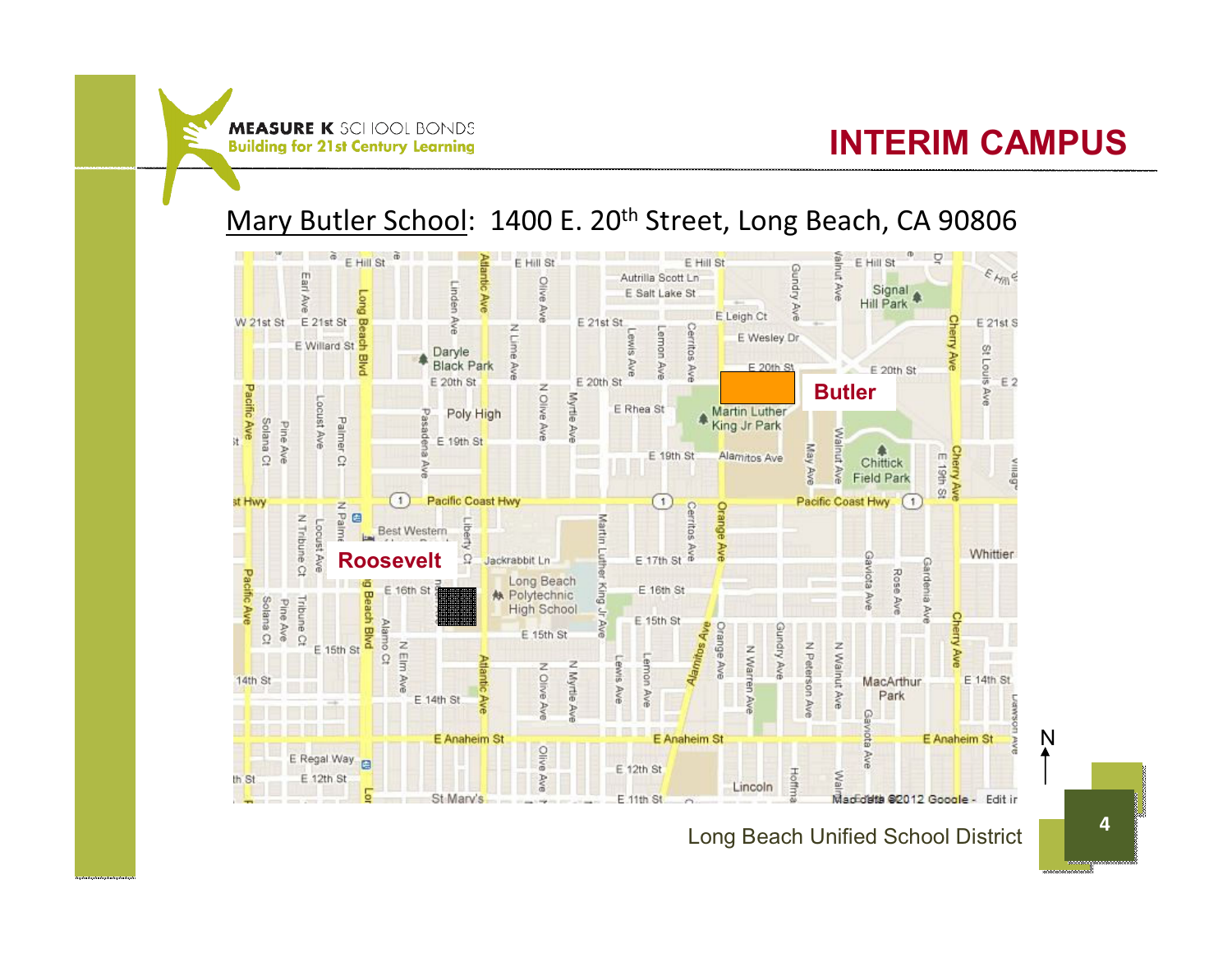

#### **INTERIM CAMPUS**

## Mary Butler Campus



#### Long Beach Unified School District **<sup>5</sup>**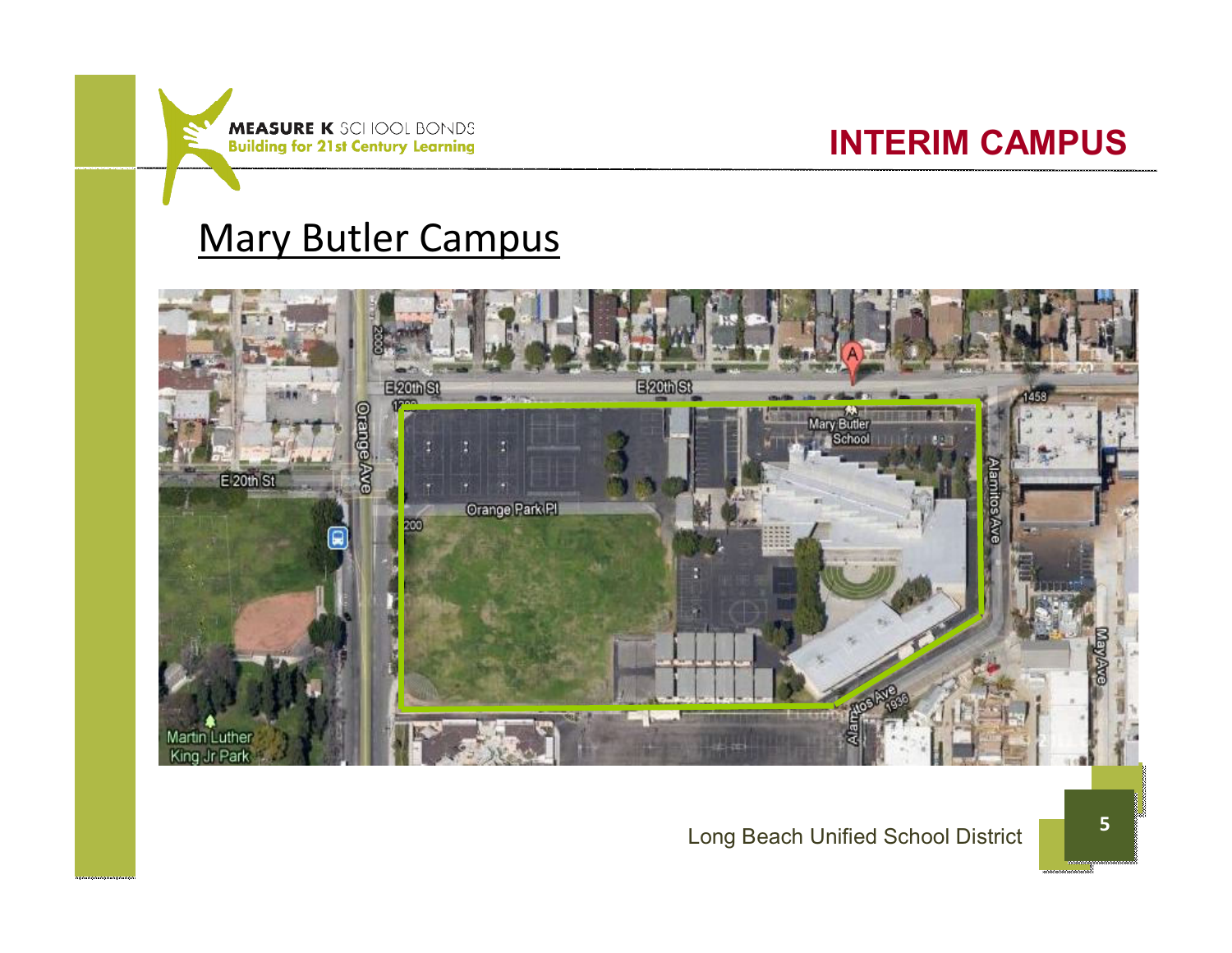### **BUTLER MIDDLE SCHOOL**

## Mary Butler Campus

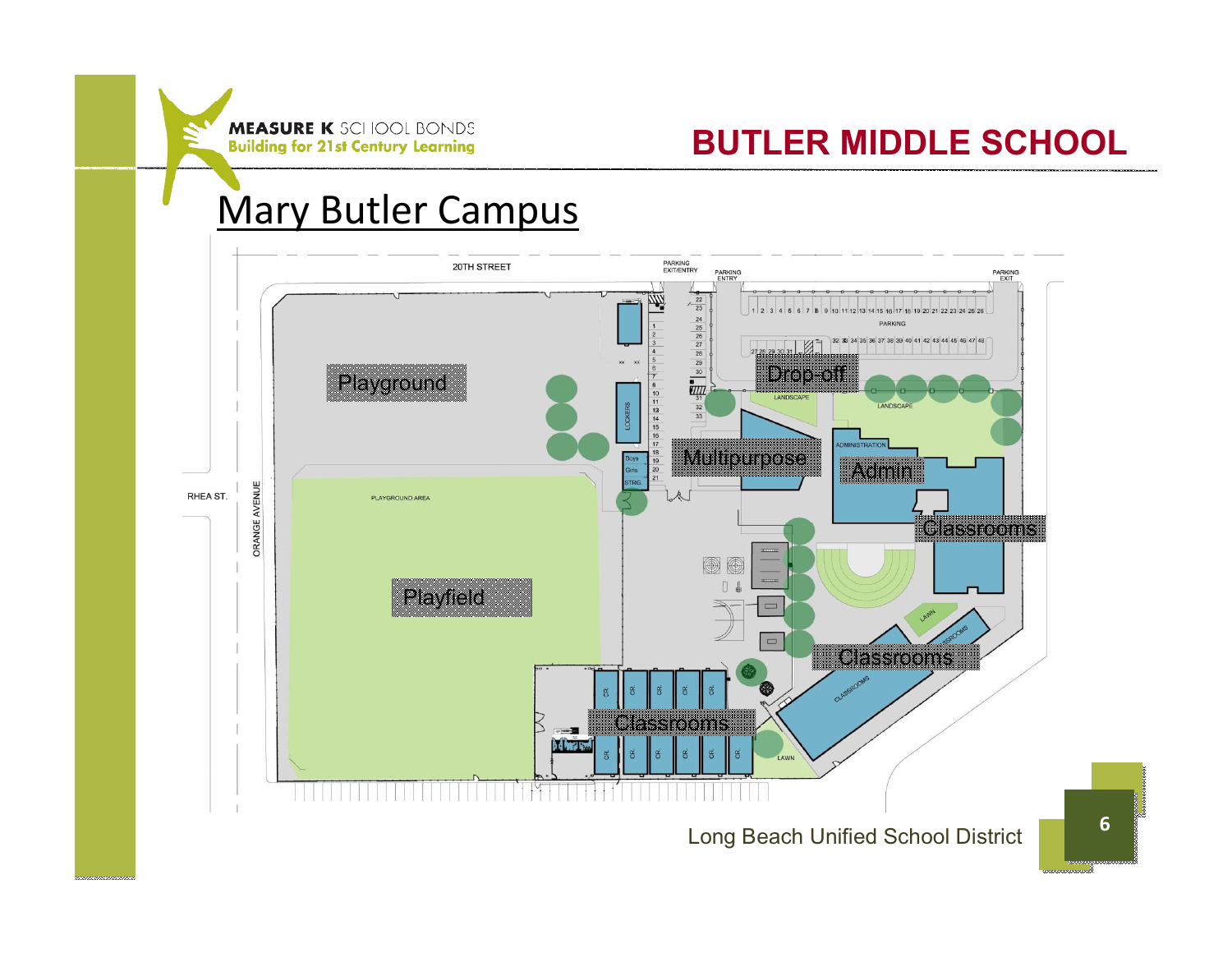# How to get to Butler:

- •Main school entrance on 20<sup>th</sup> Street
- Student drop-off and pick-up on site
- Safe walking paths to school map
- Public bus routes nearby: Lines 71 and 72
- $\bullet$  LBUSD bussing from the Roosevelt campus will not be available due to budget cuts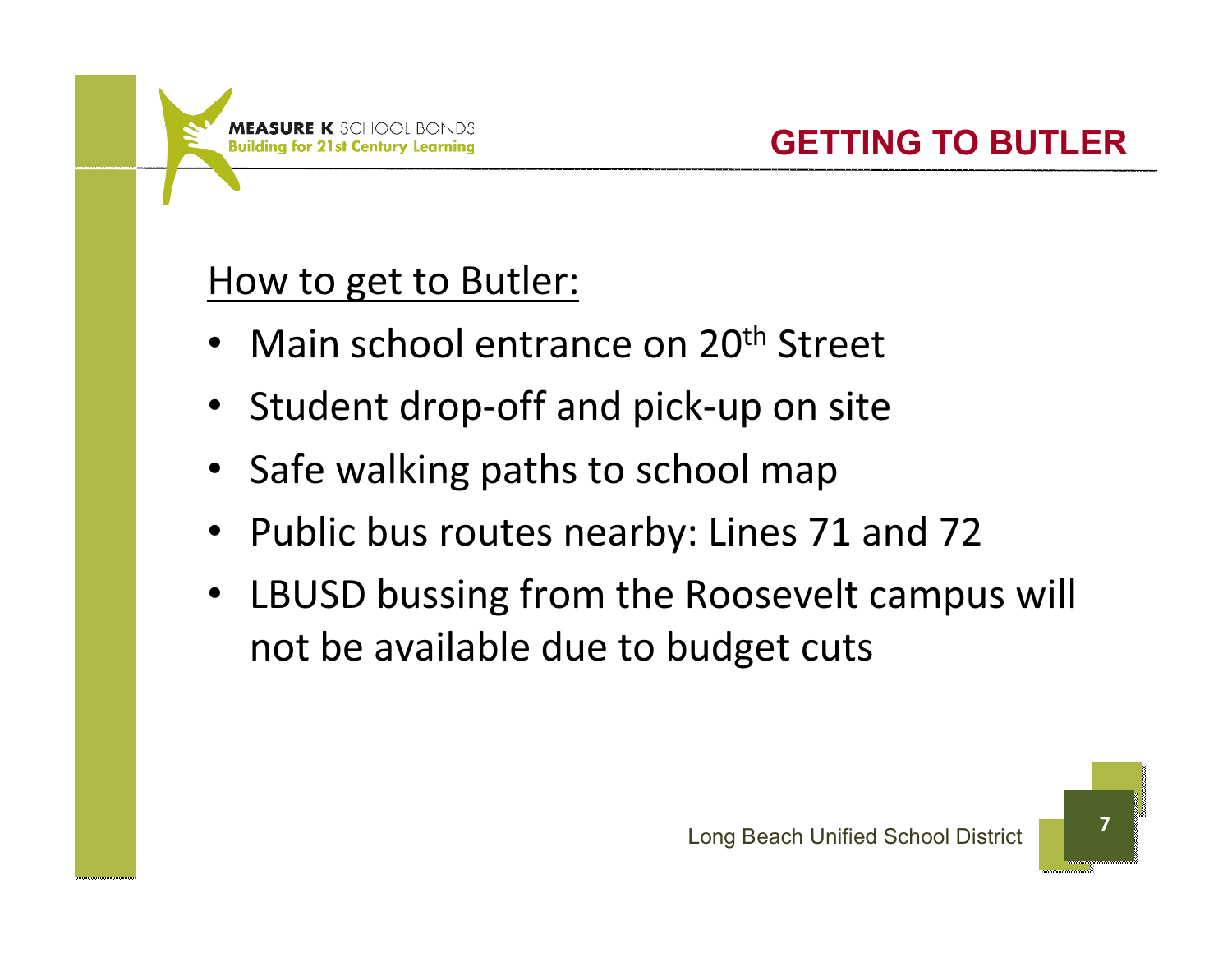

# Proposed Changes:

- School will start at 8:30am to allow additional morning time to travel to Butler
- New route to school and possible relocation of crossing guards